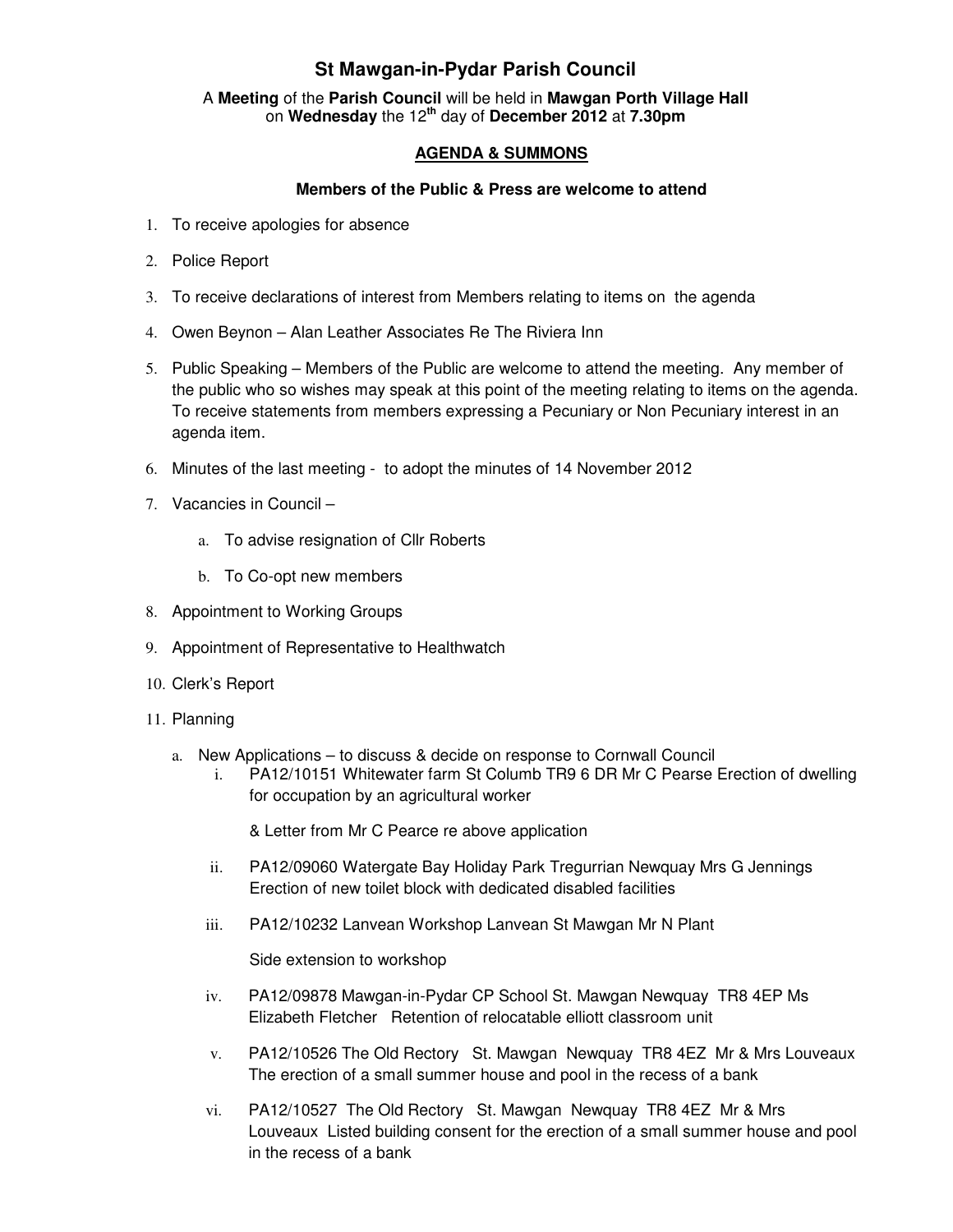- vii. PA12/10973 Camelia Barn Trevarrian Newquay TR8 4AH Mrs Holly Keeling Construction of a balcony at first-floor level over the existing driveway, creating a carport
- b. Appeal App/D0840/A/12/2184996/NWF PA11/10928 Land at Trenance OS grid ref 185012 67780 Mr G Michell Construction of new sustainable house incorporating garage & parking area
- c. Advices and decisions from Cornwall Council
- d. To discuss Enforcement Issues To refer any new issues & updates
- e. Affordable Housing Report from meeting of 20 November
- 12. Amenity Area
	- a. Working Group Report- Circulated
	- b. Playing Field Maintenance
	- c. To approve placement of memorial bench in Playing Field
- 13. Beach & Environment
	- a. Working Group Report Circulated
	- b. Himalayan Balsam
- 14. Transport & Rights of Way
	- a. Working Group Report None Received
	- b. Beach Crossing at Valley Road
- 15. Reports to receive reports from meetings
- 16. Accounts
	- a. To approve payment of accounts
	- b. Business Beach contributions Update
- 17. Precept Setting 2013/2014
- 18. Correspondence for information All circulated
	- a. CALC The Week Issues 30
	- b. CALC- LAIS Briefing re Local Council Precepts
	- c. CC- Cornwall Countryside Access Forum Agenda 20 December 2012
	- d. CC- Adult Care Workshops-Thursday 22 November 2012 Postponed
	- e. CC- Community Buildings Event Invite & Programme 18 December 2012
	- f. Newquay & St Columb Community Network- meeting 03 December 2012 Agenda
	- g. CPRE Letter from new Vice-Chairman
	- h. Cornwall Waste Forum St. Dennis Branch Invite-Major Revelations Truro Tuesday 20 November, Media Launch documents & Review
	- i. Cornwal ANOB November Newsletter